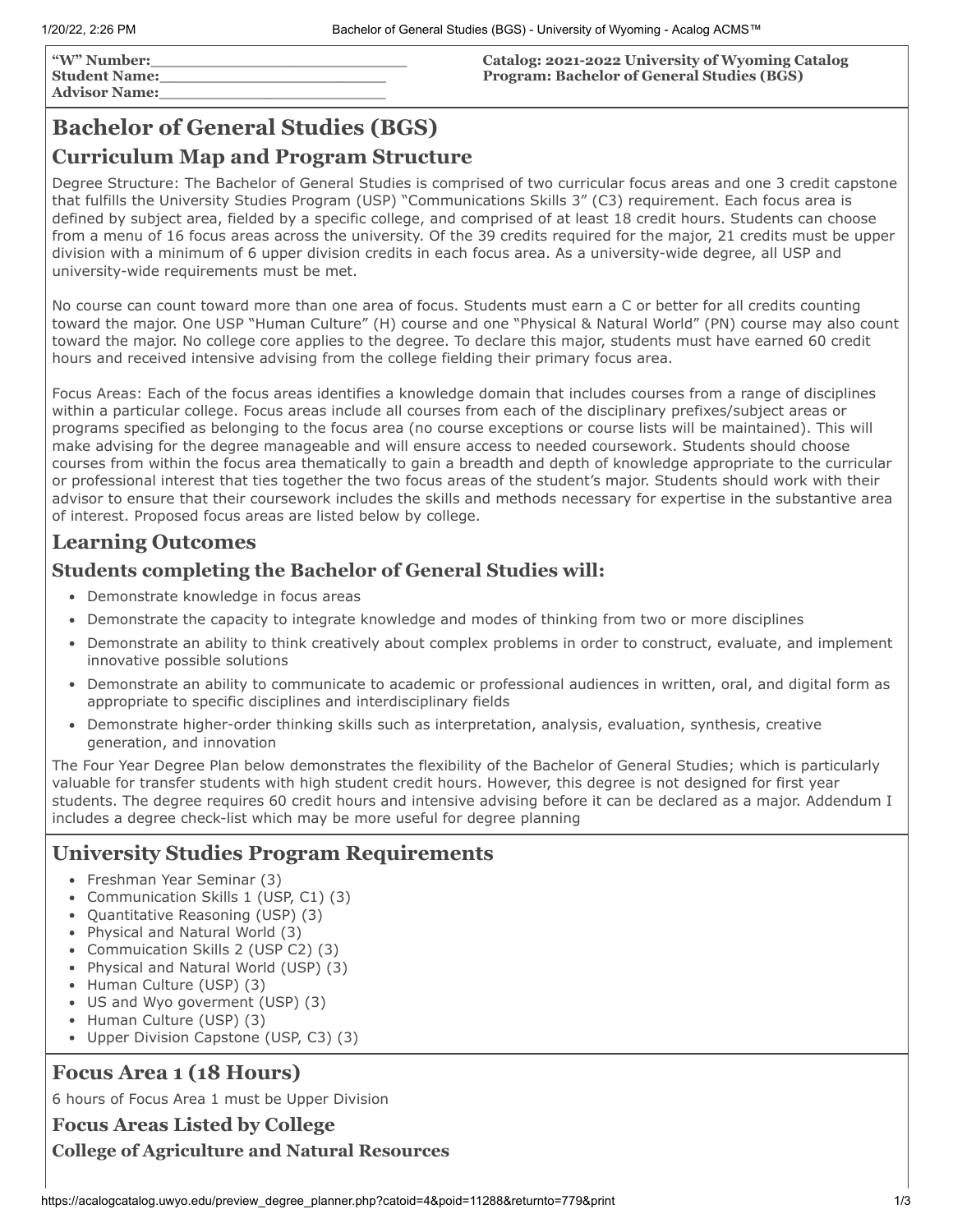#### 1/20/22, 2:26 PM Bachelor of General Studies (BGS) - University of Wyoming - Acalog ACMS™

- Biomedical Sciences: Microbiology (MICR), Molecular Biology (MOLB), Pathobiology (PATB), Family and Consumer Science (FCSC), Animal Science (ANSC), Food Science (FDSC)
- Agricultural and Natural Resources Sciences: Animal Science (ANSC), Ecosystem Science and Management (ESM), Renewable Resources (RNEW), Entomology (ENTO), Soil Science (SOIL), Agroecology (AECL), Plant Sciences (PLNT), Agricultural Economics (AGEC)
- Human Sciences and Public Policy: Family and Consumer Sciences (FCSC), Agriculture (AGRI), Agricultural Economics (AGEC), Food Science (FDSC)

#### **College of Arts and Sciences:**

- Humanities: Art History (ART), English (ENGL), Modern and Classical Languages (LANG), Philosophy (PHIL), Religious Studies (RELI), American Studies (AMST), History (HIST), Anthropology (ANTH), African American Diaspora Studies (AADS), American Indian Studies (AIST), Latina/o Studies (LTST), Gender and Women's Studies (WMST), International Studies (INST), Theatre and Dance (THEA)
- Fine Arts: Theatre and Dance (THEA), Music (MUSC), Art and Art History (ART), African American Diaspora Studies (AADS), American Indian Studies (AIST), Latina/o Studies (LTST), Gender and Women's Studies (WMST), Creative Writing (CW), English (ENGL)
- Social Sciences: Communications and Journalism (COJO), History (HIST), Anthropology (ANTH), Criminal Justice (CJ), Geography (GEOG), Religious Studies, (RELI), Sociology (SOC), Political Science (POLS), International Studies (INST), American Studies (AMST), Psychology (PSYCH), Statistics (STAT), African American Diaspora Studies (AADS), American Indian Studies (AIST), Latina/o Studies (LTST), Gender and Women's Studies (WMST)
- Math & Sciences: Math (MATH), Statistics (STAT), Botany (BOT), LIFE Program (LIFE), Psychology (PSYCH), Zoo/Physiology (ZOO), Chemistry (CHEM), Geology and Geophysics (GEOL), Physics and Astronomy (PHYS), Anthropology (ANTH), Geography (GEOG)

### **College of Business**

- \*Management, Marketing, and Decision Science: Management (MGT), Marketing (MKT), Decision Science (DSCI)
- \*Accounting and Finance: Accounting (ACCT), Finance (FIN)
- Economics: Economics (ECON)

\*Due to accreditation requirements, a student may not choose both the "Management, Marketing, and Decision Science" and the "Accounting and Finance" focus areas to comprise their Bachelor of General Studies major.

### **College of Education:**

- +Elementary Education: Early Childhood (EDEC), Elementary Education (ELED), Curriculum and Instruction (EDCI)
- +Education and Society: Educational Studies (EDST), Exceptional Children (EDEX), Instructional Technology (ITEC), Curriculum and Instruction (EDCI)

+The Bachelor of General Studies does not satisfy the requirements for teacher licensure through the Wyoming Professional Teaching Standards Board.

### **College of Engineering:**

- \*Engineering Studies: Engineering Science (ES), Architectural Engineering (ARE), Civil Engineering (CE), Chemical Engineering (CHE), Electrical Engineering (EE), Energy Systems Engineering (ESE), Mechanical Engineering (ME), Petroleum Engineering (PETE)
- \* \*Applied Science Studies: Atmospheric Science (ATSC), Computer Science (COSC)

\*The Bachelor of General Studies does not satisfy the requirements for an ABET/EAC accredited engineering degree or an ABET/CAC accredited computer science degree.

### **College of Health Sciences:**

- Community and Public Health: Health Education (HLED), Wyoming Institute for Disabilities (WIND)
- Haub School of Environment and Natural Resources: Environment and Natural Resources: Environment and Natural Resources (ENR), Environmental Systems Science (ESS)

## **Focus Area 2 (18 Hours)**

6 Hours of Focus Area 2 must be upper division credit hours.

### **College of Agriculture and Natural Resources**

- Biomedical Sciences: Microbiology (MICR), Molecular Biology (MOLB), Pathobiology (PATB), Family and Consumer Science (FCSC), Animal Science (ANSC), Food Science (FDSC)
- Agricultural and Natural Resources Sciences: Animal Science (ANSC), Ecosystem Science and Management (ESM), Renewable Resources (RNEW), Entomology (ENTO), Soil Science (SOIL), Agroecology (AECL), Plant Sciences